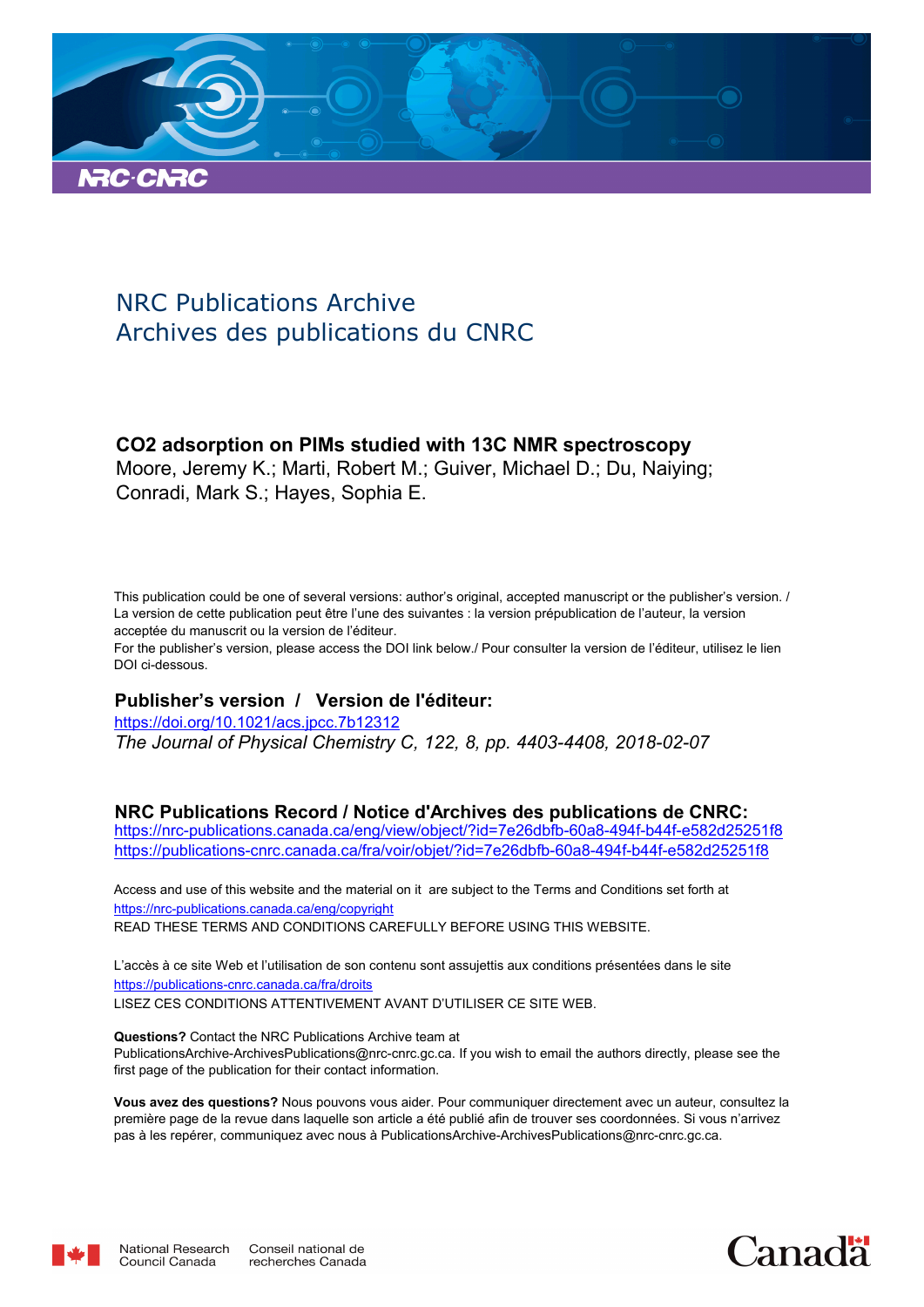# <span id="page-1-0"></span>THE JOURNAL OF **CHEMISTRY** Cite This: J. Phys. Chem. C [2018, 122, 4403](http://pubs.acs.org/action/showCitFormats?doi=10.1021/acs.jpcc.7b12312)–4408 <pubs.acs.org/JPCC>

# $CO<sub>2</sub>$  Adsorption on PIMs Studied with <sup>13</sup>C NMR Spectroscopy

Jeremy K. Moore,<sup>†</sup> Ro[ber](#page-5-0)t M. Marti,<sup>†</sup>® Michael D. Guiver,<sup>§,∥</sup>® Naiying Du,<sup>⊥</sup> Mark S. Conradi,<sup>‡,#</sup> and Sophia E. Hayes $*$ <sup>†</sup>

 $^\dagger$ Department of Chemistry and  $^\ddagger$ Department of Physics, Washington University, One Brookings Drive, Saint Louis, Missouri 63130, United States

§<br>§State Key Laboratory of Engines (SKLE) and <sup>∥</sup>Collaborative Innovation Center of Chemical Science and Engineering, Tianjin University, Tianjin 300072, China

<sup>⊥</sup>National Research Council Canada, Ottawa, Ontario K1A OR6, Canada

# ABQMR, 2301 Yale Boulevard SE, Albuquerque, New Mexico 87106, United States

ABSTRACT: Polymers of intrinsic microporosity (PIMs) can be functionalized with nitrogen-bearing groups, such as a nitrile group for PIM-1 and a methylated tetrazole group for MTZ-PIM, to physisorb  $\text{CO}_2$ . Static  $^{13}\text{C}$  NMR spectroscopy was used to investigate  $CO<sub>2</sub>$  dynamics by analysis of one- ${\rm dimensional}$  spectra and  $T_2$  relaxation times at temperatures ranging from 6 to 295 K. Each polymer had two different loadings of  $\text{CO}_2$  to determine the dominating relaxation mechanism at lower temperatures and deduce the identity of the weaker secondary adsorption site on the rigid polymer backbone. Both polymers, with a high loading of  $CO<sub>2</sub>$ , , experience a narrowing of the <sup>13</sup>C NMR line width as the



samples are warmed to 80 K, which is the onset of the weakly adsorbed  $CO<sub>2</sub>$  hopping on and off the polymer backbone.

### **ENTRODUCTION**

The process of  $\mathrm{CO}_2$  capture is a set of strategies for reducing the emissions of carbon dioxide, with the goal of mitigating increased concentrations of atmospheric  $CO_2$ <sup>[1](#page-6-0)-[5](#page-6-0)</sup> Studies have . focused on capturing  $CO<sub>2</sub>$  from mobile sources, such as automobiles, and large emitters, including power plants and cement factories.<sup>[6,7](#page-6-0)</sup> The materials utilized here have potential applications as membrane capture materials for high-concentration emission sources, such as flue gases from power plants that burn hydrocarbon fuels. For coal-fired plants, these gas mixtures are typically composed of ∼70%  $\rm N_2$ , ∼15%  $\rm CO_2$ , and  $\sim$ 10% H<sub>2</sub>O.<sup>[6](#page-6-0)</sup>

Current technologies for removing  $CO<sub>2</sub>$  from flue gas primarily use liquid amines,  $6.8-10$  $6.8-10$  $6.8-10$  $6.8-10$  $6.8-10$  in which  $CO<sub>2</sub>$  is bubbled through the solution, where it dissolves and reacts to form a chemisorbed product with the amine-bearing molecules. The solution-state capture materials have drawbacks such as amine leaching, chemical degradation, and high energy requirements for desorption and regeneration.<sup>[6](#page-6-0)</sup> Solid adsorbents that physisorb  $\mathrm{CO}_2$ , such as those studied here, have been proposed as future carbon capture technologies because they will be able to avoid some of the limitations of current technologies.

Solid adsorbent materials exploit physisorption interactions to capture CO<sub>2</sub>. Physisorption of nitrogen-bearing sorbents relies on van der Waals interactions between an electron-rich adsorbing group and the electron-deficient carbon on the gas molecule to adsorb  $CO<sub>2</sub>$  molecules onto a surface. These interactions restrict (and likely stop) the motion of the

adsorbed  $CO<sub>2</sub>$  molecules but do not disrupt its electronic structure. Physisorption interactions have been shown to occur with  $CO<sub>2</sub>$  by metal–organic frameworks  $(MOFs)$ <sup>[11](#page-6-0)−[14](#page-6-0)</sup> and polymers of intrinsic microporosity (PIMs).<sup>[15](#page-6-0)−[20](#page-6-0)</sup> The PIMs studied here are depicted in Figure 1, which differ in the substitutions of the aryl backbone at two sites. Methyl tetrazole (MTZ)-PIM is prepared by a simple two-step reaction from  $PIM-1.<sup>18</sup>$  $PIM-1.<sup>18</sup>$  $PIM-1.<sup>18</sup>$ 

Materials that exhibit  $CO<sub>2</sub>$  physisorption can be utilized as membrane capture technologies,<sup>[15,21](#page-6-0)–[25](#page-6-0)</sup> where  $CO_2$  is separated from flue gas by attracting  $CO<sub>2</sub>$  preferentially through the



Figure 1. Structures of PIM-1 (left) and MTZ-PIM (right) polymers. PIM-1 has a nitrile-binding unit, whereas MTZ-PIM has a methyl tetrazole unit for adsorption of  $CO<sub>2</sub>$ . .

Received: December 14, 2017 Revised: February 6, 2018 Published: February 7, 2018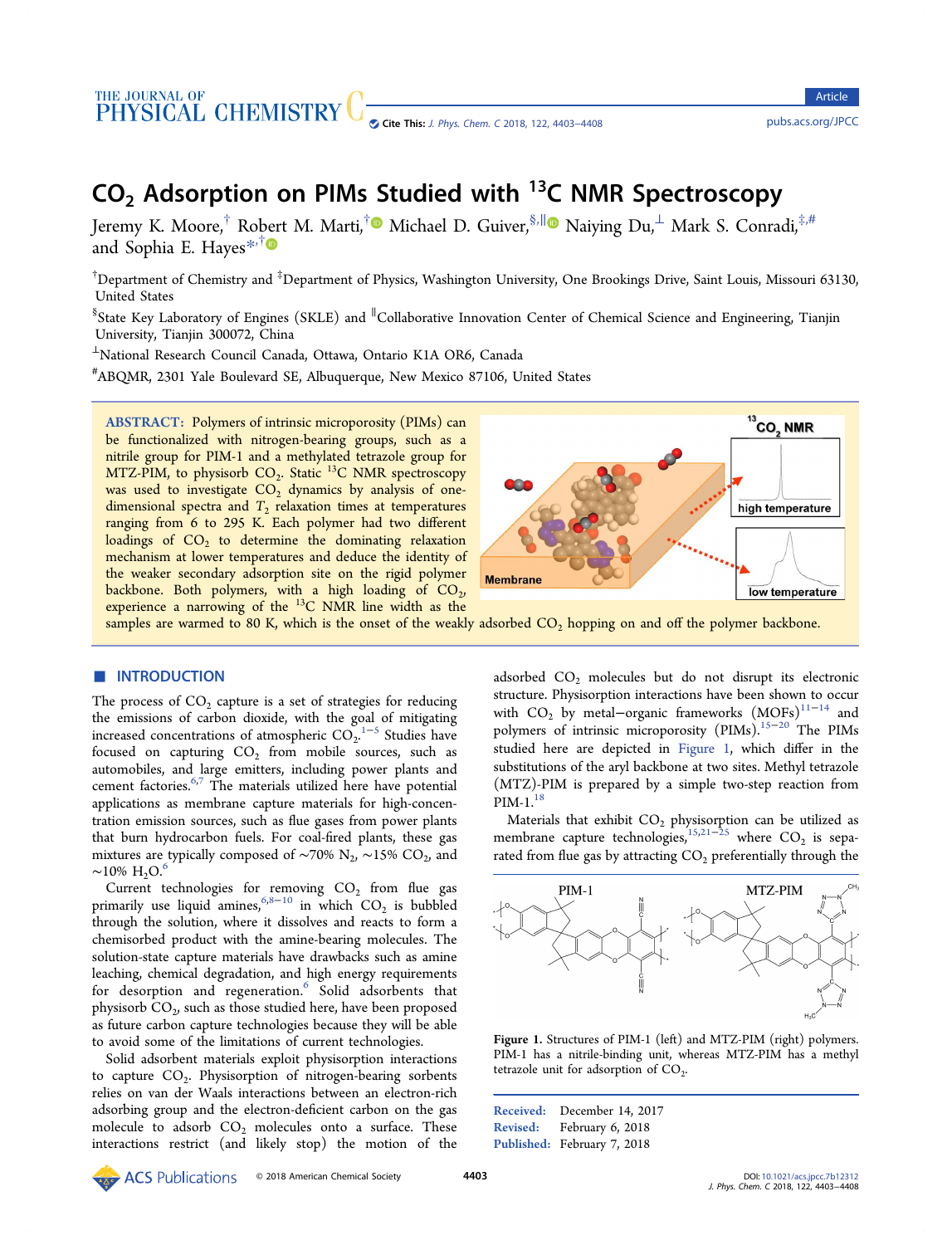#### The Journal of Physical Chemistry C and the Second Second Second Second Second Second Second Second Second Second Second Second Second Second Second Second Second Second Second Second Second Second Second Second Second Sec

material. Physisorption materials typically have a low energy requirement for regeneration of the adsorbing material due to the minimal energy required to overcome weak van der Waals interactions that attract the  $CO<sub>2</sub>$  molecules. As membrane capture materials, they can be used as efficient  $CO_2$  capture technologies by balancing the selectivity and permeability of the material to allow preferential passage of  $CO<sub>2</sub>$ . .

Solid-state NMR spectroscopy has been used to study a series of PIM adsorption materials. The polymers have micropores that allow for high gas permeability due to a combination of the rigid backbone and sites of contortion in the polymer chain that does not allow efficient chain packing. Once  $CO<sub>2</sub>$  gas has entered the pore space, it can be captured through interactions with the electron-rich adsorbing groups on the PIMs. Each sample has at least two adsorbing groups per repeating unit of polymer, which are randomly oriented within the polymer sample due to the contorted chain packing. PIM-1 has an electron-rich nitrile group that adsorbs  $CO<sub>2</sub>$  by interaction with the carbon in carbon dioxide, which is electron-deficient. Similar interactions have been modeled from ab initio studies and show an in-plane configuration of  $CO<sub>2</sub>$  with the nitrogen unit.<sup>[26](#page-6-0)</sup> This interaction for both PIMs is depicted in Figure 2.



Figure 2. Depiction of nitrile unit from PIM-1 (left) and methyl tetrazole unit of MTZ-PIM (right) in van der Waals contact with  $CO<sub>2</sub>$ . . The dashed line is a representation of the adsorption interaction.

The nitrile on PIM-1 can be replaced with more  $CO_2$ -philic groups, such as tetrazole  $(TZ-PIM)^{15}$  $(TZ-PIM)^{15}$  $(TZ-PIM)^{15}$  or methyl tetrazole  $(MTZ-PIM).$ <sup>[18](#page-6-0)</sup> TZ-PIM was synthesized by a  $[2 + 3]$ cycloaddition postpolymerization reaction that has been previously described, $15$  and MTZ-PIM was synthesized by methylating the tetrazole group of TZ-PIM.<sup>[18](#page-6-0)</sup> MTZ-PIM, shown in Figure 2 (right), is able to adsorb  $CO_2$  through the methyl tetrazole group at the 3-position, which is electron-rich.

In the present work, in situ  $^{13}$ C NMR spectroscopy was used to study the adsorption of  $CO<sub>2</sub>$  on PIMs because it can detect and distinguish the gas-phase and adsorbed-phase  ${}^{13}CO_2$  within the material and report on dynamics using  $T_2$  measurements. The study was done over a range of temperatures and with two loadings of  $^{13}CO_{2}$  for each of the PIM materials. The  $^{13}$ C NMR line shapes and  $T_2$  relaxation times were analyzed to give insights into the adsorption interactions present over the temperature and  $CO_2$ -loading ranges. Combining information on the adsorption interactions from in situ  $^{13}$ C NMR spectroscopy with macroscopic studies, including permeability, isotherms, and selectivity, will assist in improving current  $CO<sub>2</sub>$ separation technologies.

### ■ MATERIALS AND METHODS

PIM samples underwent a bake-out procedure at 80 °C under vacuum for 24 h for degassing the polymer. Approximately 100−200 mg of the polymer sample was used for the NMR experiments. A known quantity, determined from isotherms, $15,18$  of 99%  $13$ C-enriched CO<sub>2</sub> gas (Sigma-Aldrich) was introduced to the PIM samples for adsorption. To allow for thermal contact during the low-temperature experiments, 0.9 atm of helium gas was also introduced to the samples. After all of the gas was introduced to the sample, the tube for each sample was flame-sealed.

Variable-temperature  $^{13}$ C NMR below 150 K was performed in a Kadel helium research dewar with a laboratory-built NMR probe. NMR studies above 150 K were performed with a second laboratory-built NMR probe, where cooling was provided by a temperature-regulated stream of evaporated liquid nitrogen. All data for the NMR studies were acquired using a Hahn echo<sup>[27](#page-6-0)</sup> sequence with a  $\pi$  pulse length of 12  $\mu$ s. Depending on the temperature, a last delay of 5−35 s was used to acquire 64 transients for all spectra. The spectra were obtained via an echo pulse spacing ( $\tau$  delay) of 50  $\mu$ s. The lower signal-to-noise ratio in the low-loading samples arises from having fewer <sup>13</sup>C nuclei as fewer  $^{13}CO_2$  molecules were introduced to these samples.

### ■ RESULTS AND DISCUSSION

The adsorption interactions were investigated by variabletemperature, static  ${}^{13}C$  NMR spectroscopy with high and low CO<sup>2</sup> -loaded polymer samples. The "low-loading" samples of PIM-1 and MTZ-PIM were prepared with *x* = 0.33 and 0.34, respectively, where  $x$  represents the number of  $CO<sub>2</sub>$  molecules per binding unit of the PIMs, to generate a state where each  $CO<sub>2</sub>$  molecule has an available adsorbing site. The "highloading" samples were loaded with *x* = 1.5 for both samples, to provide an excess of  $\mathrm{CO}_2$  such that the gas molecules had to compete for the electron-rich adsorbing sites. An analysis of the pore size distribution of the related PIM-1 powder<sup>[28](#page-6-0)</sup> shows the existence of microporous and mesoporous pores in a broad distribution of sizes ranging from approximately 0.6 to 12 nm. We anticipate only moderate differences between PIM-1 and MTZ-PIM; thus, we assume MTZ-PIM has a relatively similar pore size distribution as PIM-1. The packing of the polymer and the small pore sizes together result in a crowding effect that causes some adsorbing units to be sterically hindered and inaccessible for adsorption. However, the  $CO_2$ -to-adsorbing unit ratio was calculated for the idealized condition that every adsorbing group in the sample is accessible. Therefore, there are additional  $CO<sub>2</sub>$  molecules present as compared to the available binding sites. Any  $CO<sub>2</sub>$  molecules that are not able to interact with an electron-rich adsorbing site will be forced to adsorb to less favorable adsorption sites within the polymer.

The temperature range studied was 6−295 K for each sample, where it can be assumed that a near-constant concentration of adsorbed  $CO<sub>2</sub>$  is covering the polymer (fixed quantity of  ${}^{13}CO_2$  in a sealed tube). This assumption can break down at higher temperatures, where some of the adsorbed  $CO<sub>2</sub>$  molecules could occupy the gas phase. However, the assumption of constant concentration can be made here because the void space volume within the sample tube, where gas-phase molecules can inhabit, is minimized. The setup here allows for an efficient study of adsorbed dynamics. In addition to constant  $CO<sub>2</sub>$  loading, the presence of the polymer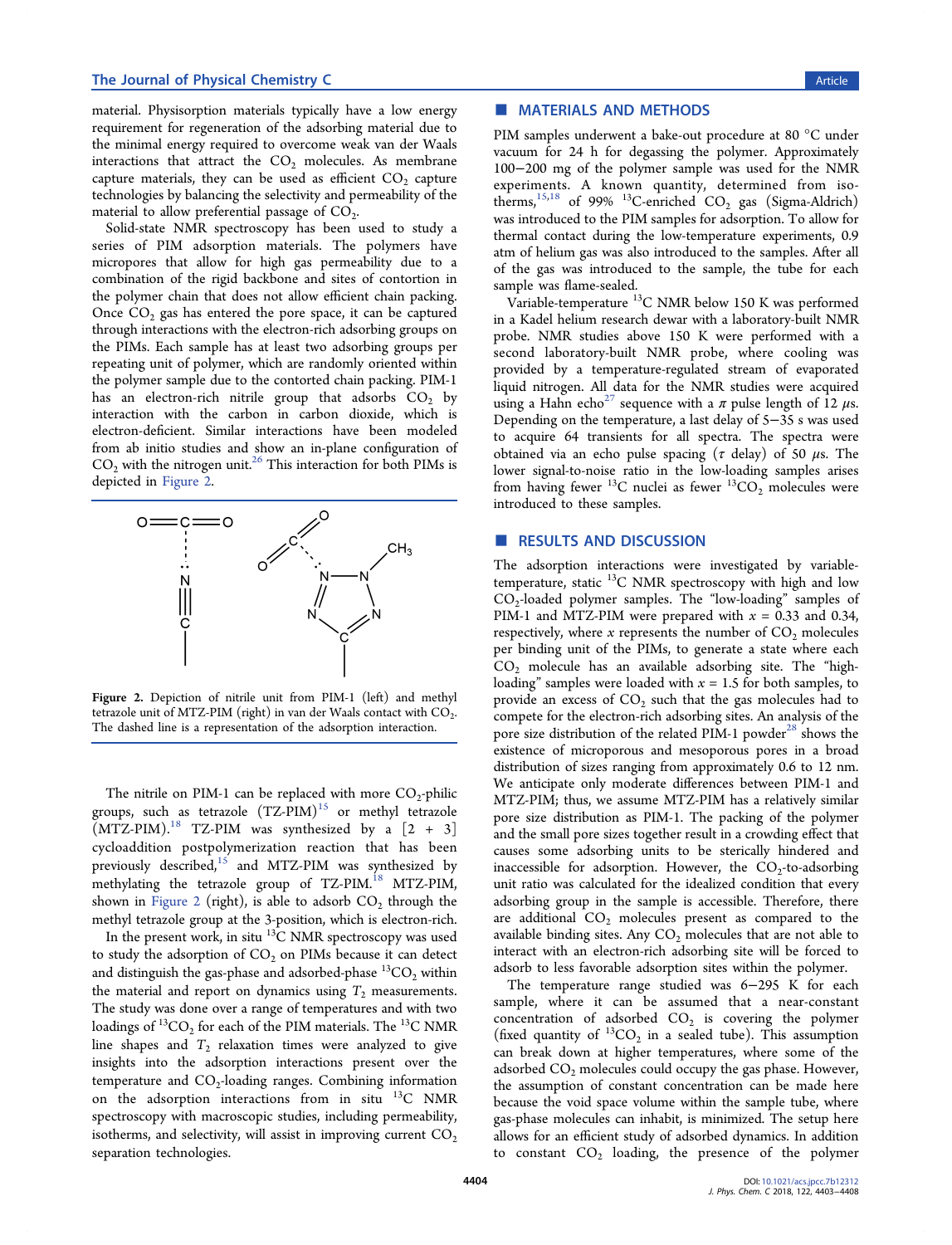concentrates  $CO_2$  in the sample space, meaning that the <sup>13</sup>C NMR signal intensity is much larger in the presence of the polymer than that in an identical tube filled only with  ${}^{13}CO<sub>2</sub>$ gas.

Figure 3 depicts <sup>13</sup>C NMR spectra for the samples described above at representative temperatures from the study. Overall,



Figure 3. <sup>13</sup>C variable-temperature solid-state NMR spectra of  $CO<sub>2</sub>$ adsorbed on PIM-1 (left) and MTZ-PIM (right) samples, where *x* represents the number of  $CO<sub>2</sub>$  molecules per binding unit.

each sample is observed to have  ${}^{13}C$  NMR line shape narrowing at increased temperatures. All measurements were conducted with a known amount of  ${}^{13}CO_2$ , equal number of scans, and under fully relaxed quantitative conditions (5  $\times$   $T_{1}$ , the spin− lattice relaxation time). Typical indications of physisorption in NMR spectra include an enhancement in signal (relative to gas alone filling the NMR sample space, indicating that the polymer concentrates the  ${}^{13}CO_2$  present) and a broadening of the resonance, both with no change in the isotropic chemical shift. These observable spectral features are due to the physisorption van der Waals interaction, which slows the motion of the  $CO<sub>2</sub>$ gas molecules without perturbing the  $CO<sub>2</sub>$  molecules' electronic environment. Compared to the line width of  $CO<sub>2</sub>$  gas, there is possibly some portion of the line broadening due to a minor effect from the magnetic susceptibility differences introduced by the PIM materials, particularly at high temperature, where the line is the narrowest.

The analysis of the  $^{13}$ C NMR line shape data must begin by considering the nuclear spin interactions that can broaden the resonance of adsorbed  ${}^{13}CO_2$ . The line broadening of adsorbed  $^{13}CO<sub>2</sub>$  is dominated by three such interactions. One is the chemical shift anisotropy  $(CSA)$ ,<sup>[29](#page-6-0)</sup> which is characteristic of linear  $CO<sub>2</sub>$  molecules. The other two interactions are dipolar coupling interactions:  $\rm ^1H-^{13}C$  dipolar coupling between  $\rm ^{13}CO_2$ and the hydrogen atoms on the adsorbent polymer and <sup>13</sup>C−<sup>13</sup>C homonuclear dipolar coupling between two adsorbed  ${}^{13}CO_2$  molecules.

The dominant line-broadening mechanism at low temperatures, where  $CO<sub>2</sub>$  is static (not rotating on the NMR time scale of  $10^{-4}$  s), is the CSA. At 6 K, as described below, an additional source of line broadening is present. At low temperatures, all four samples have an axially symmetric powder pattern in the <sup>13</sup>C NMR spectrum. This line shape is indicative of adsorbed  $CO<sub>2</sub>$  molecules on the PIM materials, and it arises because the  $^{13}$ C tensor for the CO<sub>2</sub> molecule has only two unique principal values ( $\delta_{xx} = \delta_{yy}$  and  $\delta_{zz}$ ): two perpendicular to the C−O−C bond and one parallel to this bond. Previously, randomly oriented solid  ${}^{13}CO_2$  has been seen to exhibit a characteristic line shape,  $30,31$  which is similar to the resonance of the adsorbed  ${}^{13}CO_2$ . Therefore, it can be recognized that the orientation of adsorbed  $CO<sub>2</sub>$  molecules on the NMR time scale (10<sup>−</sup><sup>4</sup> s) is nearly fixed with respect to the magnetic field. The  ${}^{13}CO$ , molecules can have a random orientation because the PIM chain orientation is random in nature and the functional groups on the PIM samples have a fixed orientation with respect to the backbone. This means that the orientation of the functional groups is randomly distributed with respect to the magnetic field. Therefore, when  $CO<sub>2</sub>$ molecules are adsorbed on the polymer, they have a fixed molecular orientation with an isotropic distribution with respect to the magnetic field, which results in an axially symmetric CSA powder pattern.

To best describe the spectra below 80 K, the width of the CSA powder pattern,  $\Delta\sigma_{\text{eff}}$ , should be measured. For both the PIM-1 and MTZ-PIM samples at 60 K, the  $\Delta\sigma_{\text{eff}}$  values are similar, 324.2 and 325.2 ppm, respectively. This is similar to the previously reported values for physisorbed  $CO<sub>2</sub>$  on TZ-PIM  $(290 \text{ ppm})^{32}$  $(290 \text{ ppm})^{32}$  $(290 \text{ ppm})^{32}$  and an MOF  $(315.3 \text{ ppm})^{12-14}$  $(315.3 \text{ ppm})^{12-14}$  $(315.3 \text{ ppm})^{12-14}$  $(315.3 \text{ ppm})^{12-14}$  $(315.3 \text{ ppm})^{12-14}$  as well as solid  $CO<sub>2</sub>$  (325 ppm).<sup>[30](#page-6-0)</sup> A slight narrowing of the line shape in this temperature range is due to librational motions (orientational "wiggling") within the adsorption site. $32,33$  $32,33$  $32,33$  The librational motion is defined by the angle  $\theta$ , which is defined as that between the long axis of the  $CO<sub>2</sub>$  molecule and the axis of the energetically-preferred direction when adsorbed at the given site. Increasing the temperature creates a distribution of  $\theta$ values due to motion of the adsorbed  $CO<sub>2</sub>$  molecules within the adsorption site. This motion leads to a time-averaged CSA and a narrowing of the <sup>13</sup>C NMR spectra. The width of the CSA,  $\Delta\sigma_{\text{eff}}$  can be calculated by eq 1 because the line broadening is dominated by the CSA interaction.<sup>[34](#page-6-0)</sup>

$$
\Delta \sigma_{\rm eff} = \Delta \sigma \left( \frac{3}{2} \overline{\cos^2 \theta} - \frac{1}{2} \right) \tag{1}
$$

where  $\Delta \sigma$  is the full width of the CSA powder pattern when  $CO<sub>2</sub>$  is orientationally static. At the lowest temperatures,  $\theta = 0$ (neglecting quantum zero-point motion) and  $\Delta\sigma_{\text{eff}}$  is equal to  $\Delta \sigma$ . When  $\theta$  increases as the temperature increases, the  $\overline{\cos^2 \theta}$ term decreases and the width of the CSA powder pattern slightly narrows. It is worth noting here that a "head-to-tail" flip of the adsorbed  $CO_2$  molecule adds  $\pi$  to the angle  $\theta$ , leaving the cosine-squared term unchanged. Therefore, this flipping motion has no effect on the width of the CSA.

As the temperature is increased further, the adsorbed  $CO<sub>2</sub>$ molecules begin to reorient through translational hopping from one adsorption site to another. [Figure 4](#page-4-0) depicts the translation−reorientation hopping motion. Because every adsorption site has a unique alignment with respect to the magnetic field, the  $CO<sub>2</sub>$  molecules change orientation when the hop occurs. Therefore, the CSA powder pattern is averaged due to the motion. This narrowing due to the hopping motion is evident starting at 80−100 K in the samples. The line narrowing that occurs due to joint translation−reorientation hopping has been studied previously in solid  ${CO_2}^{30}$  ${CO_2}^{30}$  ${CO_2}^{30}$   $\alpha$ -CO<sub>2</sub><sup>[35](#page-6-0)</sup> ,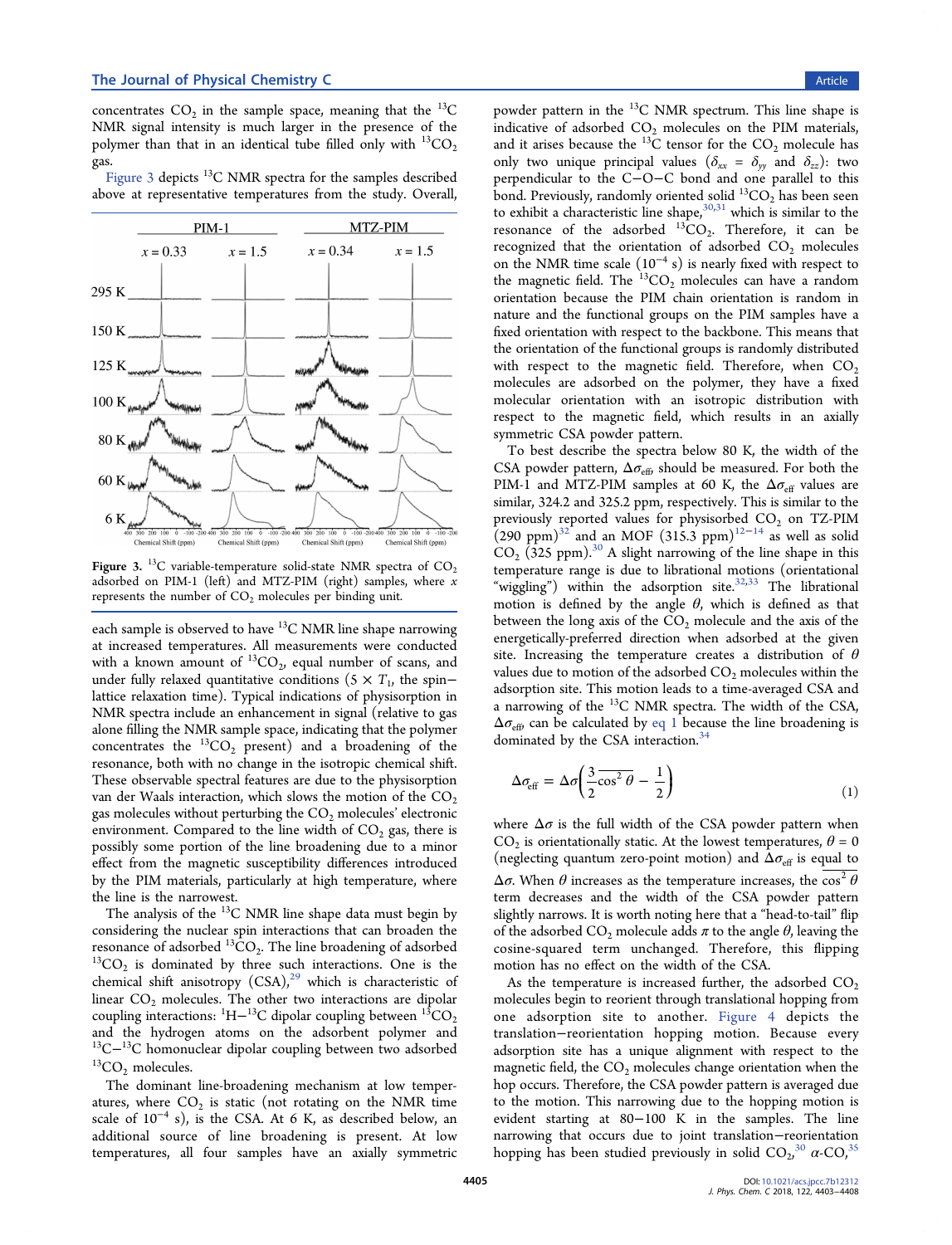<span id="page-4-0"></span>

Figure 4. Translational–reorientation hopping of  $CO<sub>2</sub>$  from one methyl tetrazole binding unit to another on MTZ-PIM. A similar depiction can be shown for PIM-1, where  $CO<sub>2</sub>$  undergoes translational−reorientation hopping from one nitrile binding unit to another.

 $N_2O_2^{36}$  $N_2O_2^{36}$  $N_2O_2^{36}$  and benzene<sup>[37](#page-6-0)</sup> as well as  $CO_2$  adsorbed on an MOF material<sup>[12](#page-6-0)−[14](#page-6-0)</sup> and TZ-PIM.<sup>[32](#page-6-0)</sup>

As the temperature is increased further, the hopping motion becomes rapid on the NMR time scale, which time-averages the CSA interaction essentially to zero. With rapid  $CO<sub>2</sub>$  hopping between the orientationally random adsorption sites, the  $^{13}$ C NMR spectrum is a single, symmetric resonance. This symmetric resonance continues to narrow as the temperature is increased further, indicating that the hopping motion continues to become more rapid. As the temperature increases, the van der Waals interactions that adsorb the  $CO<sub>2</sub>$  molecule to the electron-rich adsorbing group become smaller relative to the thermal energy of the system.

When adsorbed  $CO<sub>2</sub>$  molecules are tightly bound, at low temperatures, the line width is nearly constant for the CSA powder pattern. After the  $CO<sub>2</sub>$  molecules begin the site-to-site hopping mechanism, around 100 K, the line width decreases rapidly. The line width in both of the high-loading samples begins to narrow at a lower temperature (compared to the lowloading samples) and is slightly narrower during the onset of hopping because there are more weakly sorbed  $CO<sub>2</sub>$  molecules in these samples (the strongest binding sites are fully occupied, forcing some  $\text{CO}_2$  to adsorb on weaker sites). Above 100 K, the high-temperature regime, the line width decreases due to rapid  $CO<sub>2</sub>$  reorientations that accompany the translational hopping mechanism. It is therefore unsurprising that the narrowing occurs at the lower temperature for both high-loading samples relative to the low-loading samples. MTZ-PIM retains more of a CSA-broadened component at 100−125 K, suggestive of stronger adsorption interactions relative to PIM-1 at those temperatures.

The <sup>13</sup>C NMR line shape analysis of  $CO_2$  adsorbed on MTZ-PIM is similar to that seen previously on TZ-PIM.<sup>[32](#page-6-0)</sup> CO<sub>2</sub> adsorbed on PIM-1 has similar trends but clearly does not adsorb  $\mathrm{CO}_2$  as strongly as MTZ-PIM. This is evidenced by the narrowing of the  $^{13}$ C resonance in the low-loading samples by 100 K in the PIM-1 sample as opposed to 125 K in the MTZ-PIM sample. The variable-temperature study indicates differ-

ences in the hopping between the low- and high-loading samples for both polymers. The onset of site-to-site hopping for the low-loading samples of both PIM materials studied here occurs in a single step. These data indicate that each of the  $CO<sub>2</sub>$ molecules are adsorbed on similar sites, which must be the more favorable adsorbing sites because the first molecules will go to the lowest-energy sites. Alternatively, the high-loading samples have two steps to fully narrow the resonance, with the first near 80 K and the second near 125 K. This finding indicates that the high-loading samples have two subsets of  $CO<sub>2</sub>$  molecules, one that is more tightly adsorbed than the other. The more tightly adsorbed  $CO<sub>2</sub>$  molecules continue to be detected as a CSA powder pattern resonance. Because the two subsets have different affinities for  $\mathrm{CO}_2$ , it is presumed that they access two different adsorption sites.

At the lowest temperature, 6 K, the  $^{13}$ C resonance broadens by a mechanism other than the CSA interaction and has an increase in signal-to-noise ratio (due to the 1/*T* nuclear magnetization). The general shape of the CSA powder pattern can still be seen, but there is an overall broadening of the features; this is most obvious in the high-loading MTZ-PIM sample (compare 6 and 60 K spectra). At these temperatures, the broadening mechanism is not able to be ascribed to molecular motions because they are frozen out at 80 K. Therefore, we attribute this broadening to the magnetic susceptibility of electrons in the material, as described for  $CO_2$  adsorption on TZ-PIM<sup>[32](#page-6-0)</sup> and seen in Mg-MOF-74.<sup>[12](#page-6-0)-[14](#page-6-0)</sup> Probably, this is from paramagnetic impurity centers.

The <sup>13</sup>C spin–spin (transverse) relaxation time,  $T_2$ , was measured across the same temperature range to assist in determining the mechanisms of line narrowing at each temperature.<sup>[30](#page-6-0),[38](#page-6-0)</sup> These data are shown in [Figure 5,](#page-5-0) and both plots look very similar.<sup>[30](#page-6-0),[38](#page-6-0)</sup>

The dipolar coupling interactions  $(^1H-^{13}C$  and  $^{13}C-^{13}C)$ and molecular motions both contribute to the measured  $T_2$  for adsorbed CO<sub>2</sub>. When dipolar coupling is present, it is observed by NMR spectroscopy through echo attenuation, which leads to a shorter  $T_2$ . Alternatively, if the dipolar coupling is averaged to zero, the signal is not attenuated and the  $T_2$  remains long. In the low-temperature range, the relaxation is determined by the <sup>13</sup>C $-$ <sup>13</sup>C dipolar coupling between adsorbed <sup>13</sup>CO<sub>2</sub> molecules and the <sup>13</sup>C<sup>-1</sup>H dipolar coupling between an adsorbed  $CO_2$ molecule and hydrogen from the adsorbing group. There is no apparent change in  $T_2$  with different loadings of  $CO_2$ , indicating that the  ${}^{1}H-{}^{13}C$  dipolar interaction dominates the relaxation mechanism. In this temperature range, there are no  $CO<sub>2</sub>$ translations to average out these dipolar interactions, as has been previously described.<sup>[32](#page-6-0)</sup> From 6 to 60 K, the  $T_2$  values in all samples are consistent, indicating that the dipolar coupling is not changing with temperature because the  $CO<sub>2</sub>$  hopping motion is frozen out in this temperature range.

Around 60 K, the  $T_2$  relaxation begins to decrease due to the onset of  $CO_2$  reorientational motion.<sup>[30](#page-6-0),[35](#page-6-0)</sup> This temperature regime from 60 to 125 K, the strong collision regime,  $35,39$  $35,39$  $35,39$  is defined by a  $CO<sub>2</sub>$  molecule undergoing a single reorientation, which causes the <sup>13</sup>C spin to lose coherence, changing the frequency and therefore attenuating the echo signal, resulting in a decreased  $T_2$ . The mean time between hopping events is approximately the  $T_2$  relaxation time in this intermediate temperature range.  $T_2$  stops decreasing when molecular hops occur approximately once during the rigid-lattice free induction decay, which is approximately 100  $\mu$ s.<sup>[30](#page-6-0)</sup> For higher hop rates, line narrowing occurs and  $T_2$  increases. The high-loading PIM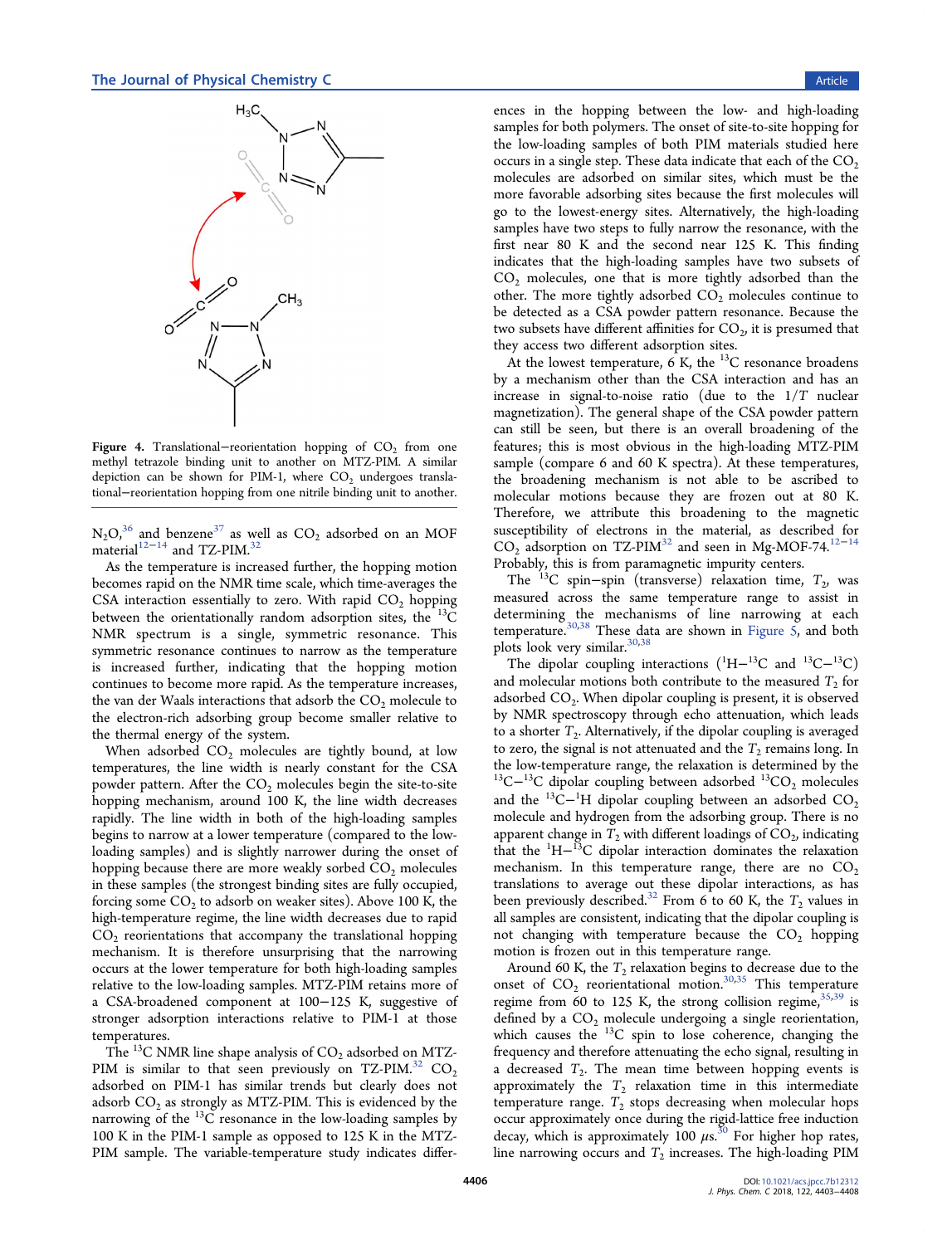<span id="page-5-0"></span>

Figure 5. Semilogarithmic plot of  $T_2$  relaxation times (ms) vs temperature for the PIM-1 (top) and MTZ-PIM (bottom) samples.

samples show an earlier onset of increase of  $T_{\rm 2}$  relaxation time (i.e., at a lower temperature) compared to the low-loading PIM samples. This lower-temperature threshold is due to the subset of  $CO<sub>2</sub>$  molecules that are adsorbed on the weaker adsorption sites and therefore begin hopping at a lower temperature. The  $T_2$  values for the PIM-1 samples begin to increase around 100 K, whereas those for the MTZ-PIM samples begin to increase around 125 K. This difference is caused by the greater strength of adsorption for the methyl tetrazole-adsorbing groups.

In the high-temperature regime (above 125 K), the  $CO<sub>2</sub>$ molecules undergo fast reorientational hopping as well as translational hops. This motion causes the  $T_2$  to increase as the temperature rises. The mechanism of site-to-site hopping is confirmed when the  $T_2$  value surpasses the low-temperature  $T_2$ plateau, near 150 K. The plateau was determined by dipolar coupling, which required the  $CO<sub>2</sub>$  molecule to be located at a single adsorption site. These dipolar couplings are averaged to zero by the fast translational hopping at these temperatures.

In both PIM samples, the onset of hopping from the weakly adsorbed  $CO<sub>2</sub>$  molecules is evident at 80 K and the hopping occurs rapidly at 100 K. This result is demonstrated by the CSA powder pattern being averaged to zero. Because weakly adsorbed CO<sub>2</sub> molecules on both PIM-1 and MTZ-PIM exhibit a comparable hopping mechanism, also shown for TZ-PIM previously,  $32$  the second adsorption site on each polymer must be similar. When comparing the structure of these polymer samples, as shown in [Figure 1,](#page-1-0) the consistent moiety in each sample is the polymer backbone. Hence, we conclude that the functional group is not responsible for the binding of the secondary adsorption site and that the weakly adsorbed  $CO<sub>2</sub>$ molecules are binding to the polymer chain. If this site would have also been on the adsorbing unit, it would be expected to be absent on at least the PIM-1 samples, as the nitrile group would not support two adsorbed  $CO<sub>2</sub>$  molecules.

### ■ **CONCLUSIONS**

In this variable-temperature NMR study, it has been shown that CO<sub>2</sub> undergoes translation−reorientation hopping between the adsorption sites of PIM-1 and MTZ-PIM. The data show that the site-to-site hopping starts with infrequent jumps at 80 K for the PIM-1 sample and at 100 K for the MTZ-PIM sample. This finding indicates that  $CO<sub>2</sub>$  is more tightly adsorbed in the methyl tetrazole-containing sample as opposed to PIM-1. The  $13C$  NMR CSA powder pattern is time-averaged above 150 K, which indicates that above this temperature the hopping mechanism has become rapid (faster than  $10^5$  s<sup>-1</sup>) for all samples. It can also be seen in the lower-temperature range that a second adsorption site is found in both samples when there is an excess of  $CO<sub>2</sub>$  introduced to the polymer sample. This second adsorption site does not bind  $CO<sub>2</sub>$  as tightly, evidenced by the <sup>13</sup>C resonance narrowing at a lower temperature due to hopping. From these data, it is apparent that the second adsorption site is conserved between both PIM-1 and MTZ-PIM materials. The conserved moiety in these samples, as well as the previously studied  $TZ-PIM$ ,<sup>[32](#page-6-0)</sup> is the PIM backbone. Therefore, the data suggest that the weakly adsorbing site is an electron-rich region of the polymer itself (likely the benzodioxane ring), as opposed to being on the functional groups that distinguish these three materials (polymers) from one another.

#### ■ AUTHOR INFORMATION

#### Corresponding Author

\*E-mail: [hayes@wustl.edu](mailto:hayes@wustl.edu). Phone: 314-935-4624.

#### ORCID<sup>®</sup>

Robert M. Marti: [0000-0003-0334-4135](http://orcid.org/0000-0003-0334-4135) Michael D. Guiver: [0000-0003-2619-6809](http://orcid.org/0000-0003-2619-6809) Sophia E. Hayes: [0000-0002-2809-6193](http://orcid.org/0000-0002-2809-6193)

#### Notes

The authors declare no competing financial interest.

#### **ACKNOWLEDGMENTS**

This work was supported, in part, by the Center for Understanding and Control of Acid Gas-Induced Evolution of Materials for Energy (UNCAGE-ME), an Energy Frontier Research Center funded by the U.S. Department of Energy, Office of Science, Basic Energy Sciences under Award No. DE-SC0012577.